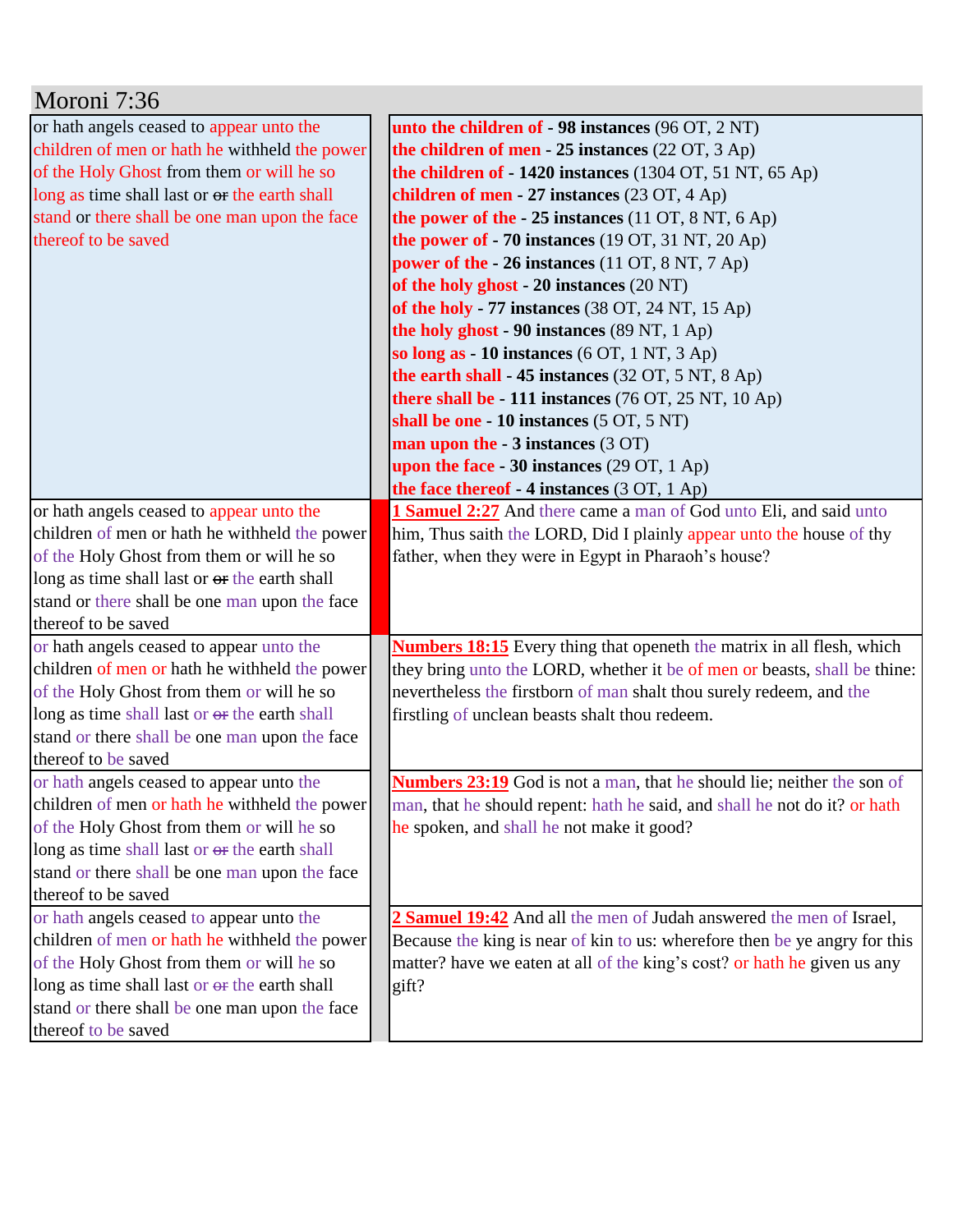| or hath angels ceased to appear unto the      | Romans 15:13 Now the God of hope fill you with all joy and peace in             |
|-----------------------------------------------|---------------------------------------------------------------------------------|
| children of men or hath he withheld the power | believing, that ye may abound in hope, through the power of the Holy            |
| of the Holy Ghost from them or will he so     | Ghost.                                                                          |
| long as time shall last or or the earth shall |                                                                                 |
| stand or there shall be one man upon the face |                                                                                 |
| thereof to be saved                           |                                                                                 |
| or hath angels ceased to appear unto the      | <b>Daniel 12:7</b> And I heard the man clothed in linen, which was upon the     |
| children of men or hath he withheld the power | waters of the river, when he held up his right hand and his left hand unto      |
| of the Holy Ghost from them or will he so     | heaven, and sware by him that liveth for ever that it shall be for a time,      |
| long as time shall last or or the earth shall | times, and an half; and when he shall have accomplished to scatter the          |
| stand or there shall be one man upon the face | power of the holy people, all these things shall be finished.                   |
| thereof to be saved                           |                                                                                 |
| or hath angels ceased to appear unto the      | <b>Numbers 11:22</b> Shall the flocks and the herds be slain for them, to       |
| children of men or hath he withheld the power | suffice them? or shall all the fish of the sea be gathered together for         |
| of the Holy Ghost from them or will he so     | them, to suffice them?                                                          |
| long as time shall last or or the earth shall |                                                                                 |
| stand or there shall be one man upon the face |                                                                                 |
| thereof to be saved                           |                                                                                 |
| or hath angels ceased to appear unto the      | <b>Job 39:10</b> Canst thou bind the unicorn with his band in the furrow? or    |
| children of men or hath he withheld the power | will he harrow the valleys after thee?                                          |
| of the Holy Ghost from them or will he so     |                                                                                 |
| long as time shall last or or the earth shall |                                                                                 |
| stand or there shall be one man upon the face |                                                                                 |
| thereof to be saved                           |                                                                                 |
| or hath angels ceased to appear unto the      | 2 Esdras 6:24 At that time shall friends fight one against another like         |
| children of men or hath he withheld the power | enemies, and the earth shall stand in fear with those that dwell therein,       |
| of the Holy Ghost from them or will he so     | the springs of the fountains shall stand still, and in three hours they shall   |
| long as time shall last or or the earth shall | not run.                                                                        |
| stand or there shall be one man upon the face |                                                                                 |
| thereof to be saved                           |                                                                                 |
| or hath angels ceased to appear unto the      | <b>John 10:16</b> And other sheep I have, which are not of this fold: them also |
| children of men or hath he withheld the power | I must bring, and they shall hear my voice; and there shall be one fold,        |
| of the Holy Ghost from them or will he so     | and one shepherd.                                                               |
| long as time shall last or or the earth shall |                                                                                 |
| stand or there shall be one man upon the face |                                                                                 |
| thereof to be saved                           |                                                                                 |
| or hath angels ceased to appear unto the      | Genesis 42:13 And they said, Thy servants are twelve brethren, the sons         |
| children of men or hath he withheld the power | of one man in the land of Canaan; and, behold, the youngest is this day         |
| of the Holy Ghost from them or will he so     | with our father, and one is not.                                                |
| long as time shall last or or the earth shall |                                                                                 |
| stand or there shall be one man upon the face |                                                                                 |
| thereof to be saved                           |                                                                                 |